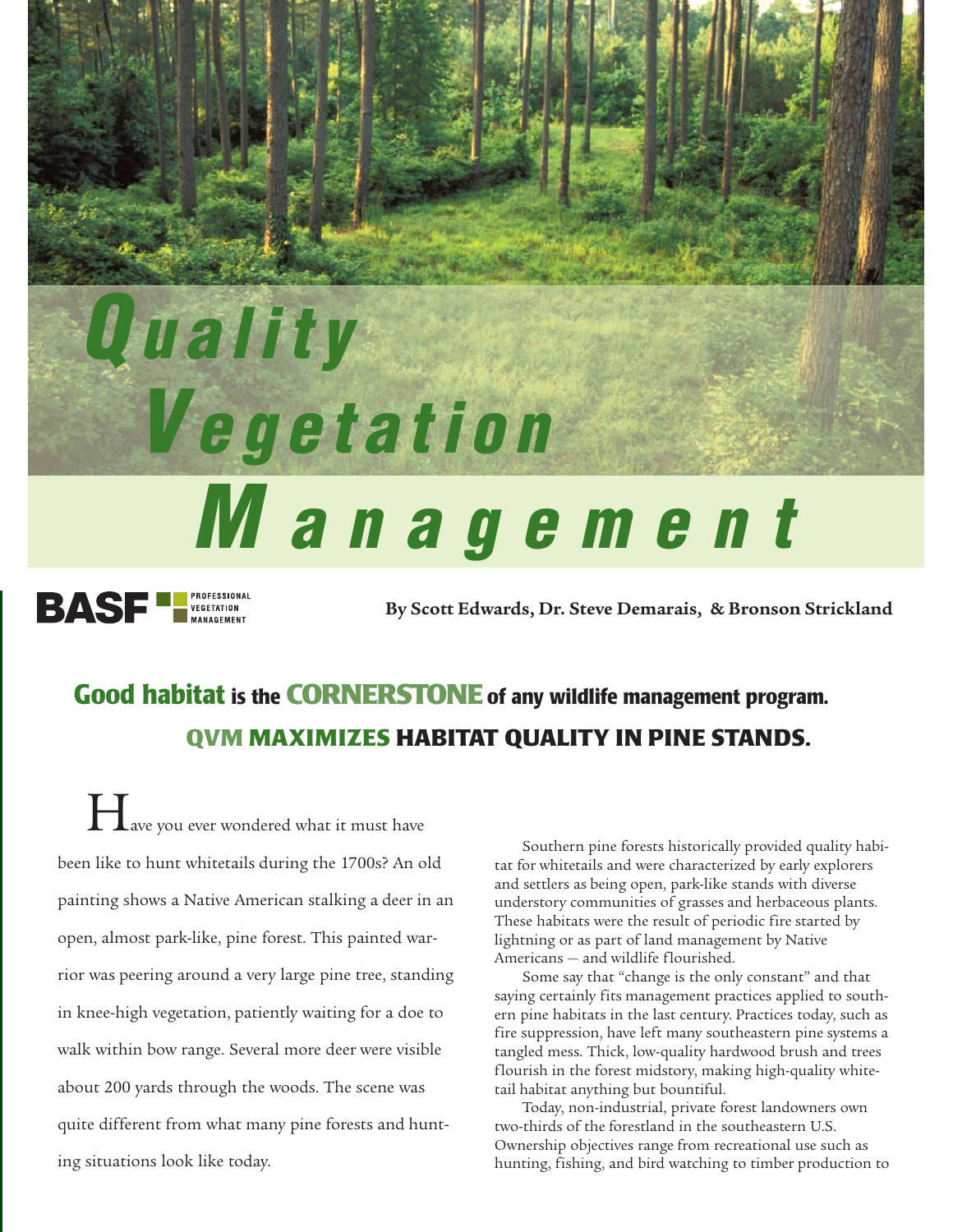

*Bobby Watkins, who, as a BASF forestry technical specialist, initiated this research project 12 years ago, stands in an untreated area of forest. While the vegetation is lush and green, it is of very little wildlife value. Deer do not eat sweetgums.*

simply having the "old woods" behind the house. Unfortunately, many landowners do not realize that active management is needed if their properties are to meet their ownership objectives. The resulting "hands-off" forest management approach has added to the acreage of low-quality wildlife habitat. Without active management, low-quality hardwood species such as sweetgum invade pine forests and, over time, dramatically degrade wildlife habitat quality.

Although these stands may look healthy to the untrained eye, they are practically worthless to many important wildlife species. Hardwood invaders form a dense midstory canopy and prevent sunlight from reaching the forest floor, impeding the growth of herbaceous species that need

sunlight to thrive and grow. In addition, a thick litter layer — in the form of leaves and pine straw — builds up over time and chokes out plant communities that are beneficial to wildlife. When large acreages reach this stage, local deer will have to work hard to find the high-quality diet items that are so important to body growth and antler quality.

The traditional landowner's or hunter's management response to this condition is to supplement the habitat by planting food plots. Although valuable, there are certain limitations associated with food plots. First, pine-production

acreage must be sacrificed to create food plots, which typically results in only one to two percent of forested property available for food plots. Secondly, food-plot production is sensitive to rainfall patterns, so success varies over time. Lastly, food plots are expensive to establish and maintain.



**Figure 1.**

with Watkins in 1998 to further quantify the effects of a combined vegetation management approach involving Arsenal® herbicide, prescribed fire, and fertilizer. The combination of these techniques is known as Quality Vegetation Management (QVM). Our goal was to compare the cost of

These limitations do not preclude use of food plots as part of the habitat management plan for producing quality deer, but they certainly indicate the need to consider additional options.

If planting a food plot is not always the best option, then what about managing native vegetation? Certain habitat management alternatives can be used to re-establish high-quality habitat, but limitations apply here as well. Prescribed fire can be an effective tool but should not be used in stands with dense midstories, otherwise you might experience what we call a catastrophic, stand-replacement fire. Similarly, a mechanical treatment such as bushhogging undesirable tree species that have the ability to sprout from a stump will simply add to the problem.

The key to re-establishing high-quality upland pine habitat is to essentially "re-capture" the forest from the controlling influence of the undesirable hardwood midstory. The existing hardwood component, with its established root system must be killed, which will open up the forest floor to sunlight. Secondly, the litter layer should be removed to promote the natural establishment of high-quality, shade-intolerant plants, such as legumes and other forbs.

#### **RECAPTURING HIGH-QUALITY HABITAT**

More than 12 years ago, Bobby Watkins, a BASF forestry technical specialist, established a study area in north-central Mississippi to observe the effects of a herbicide and fire treatment to a mature, naturally regenerated pine stand with no history of active management other than thinning. He sprayed the area with 16 ounces per acre of Arsenal® Applicators Concentrate herbicide in mid-fall and followed with a prescribed burn in early spring. He removed the hardwood midstory and produced an understory herbaceous plant community the following growing season that was comprised of desirable deer forages such as American beautyberry, beggar's lice, honeysuckle, blackberry, and musca-

> dine. Not only did these high-quality deer forages flourish, but their biomass production increased over time with a four-fold increase in forb production and an eleven-fold increase in grass production compared to an adjacent, untreated area. The results were encouraging.

#### **QUALITY VEGETATION MANAGEMENT IN ACTION**

Mississippi State University began working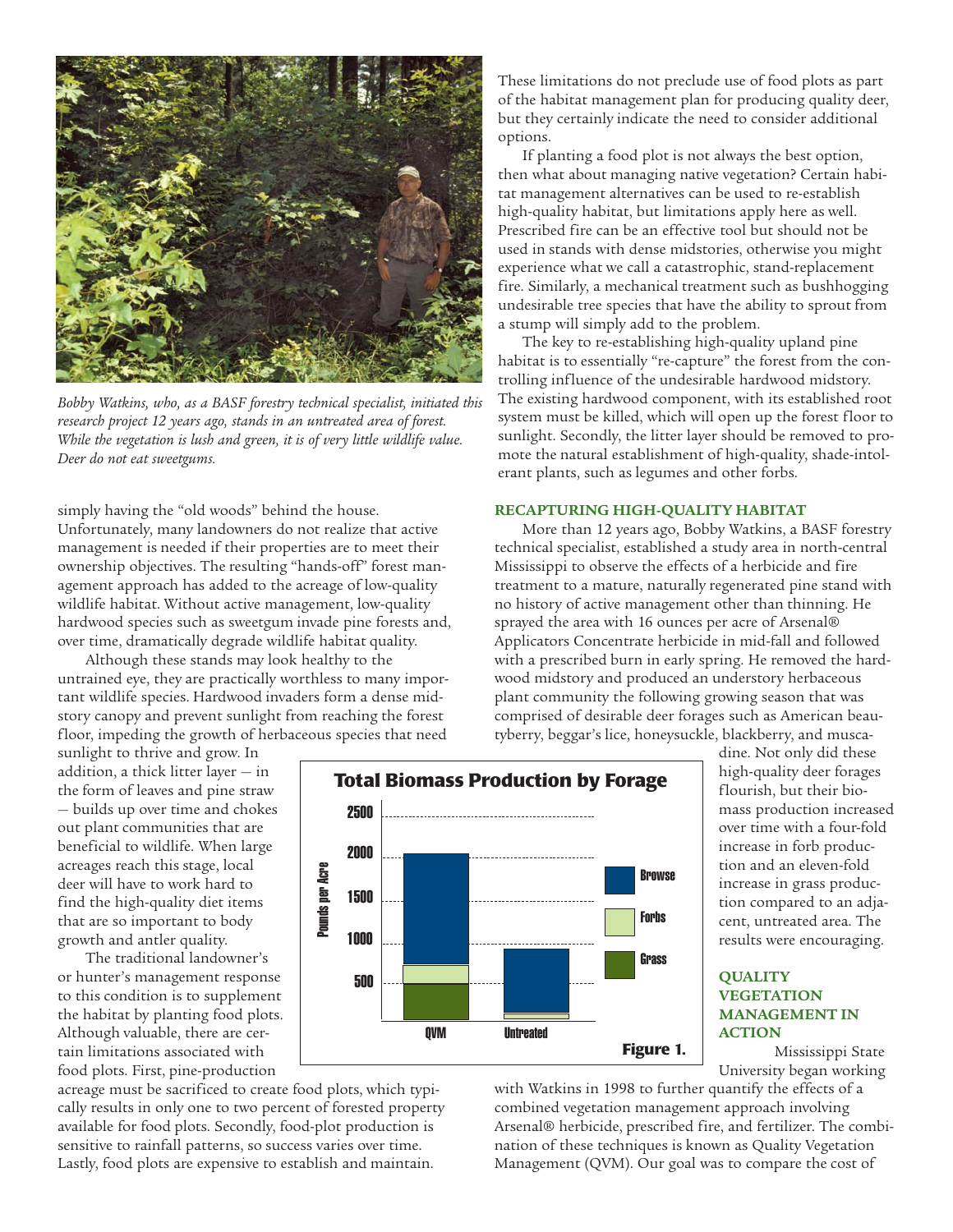producing quality forages using food plots to the cost of encouraging growth of natural vegetation under the existing pine canopy using QVM.

Watkins applied QVM within mature (45 to 50 years old), naturally-regenerated, loblolly pine stands in central Mississippi. Four treatment areas and adjacent untreated areas were selected for direct comparison of the vegetative response. Arsenal® Applicators Concentrate herbicide was applied at 16 ounces per acre in October 1998 with a skidder using a water solution of 20 gallons per acre. A controlled burn was conducted in April 1999 to reduce the accumulated fuel load, and 200 pounds per acre of 0-26-26 fertilizer was applied in August 1999.

During the growing seasons of 2000 and 2001 (years two and three post-treatment), a team of Mississippi State University students collected plant samples to determine the quality and quantity of deer forages produced. Vegetation quality was determined by conducting crude protein and in vitro digestibility analysis on 13 preferred deer forages.

Vegetation quantity was determined by clipping forages from within exclosures that restricted deer foraging. Biomass samples were clipped by species to determine total biomass production and then separated into leaf biomass, the portions of plants that are potentially consumable by deer. Digestible protein production was then calculated by multiplying a species leaf biomass production by its crude protein and digestibility estimates.

Four traditional food plots were planted with iron and clay cowpeas during April 2000 and April 2001. The plots were limed and fertilized according to recommended levels and sampled in the same manner as the QVM-treated areas.

What were the results? The QVM treatment removed the hardwood midstory and allowed sunlight to reach the forest floor. The prescribed fire removed the residual hardwood standing debris and the understory litter layer, releasing the desirable herbaceous vegetation present in the seed bed. The summer fertilizer application promoted additional desirable plant growth. The resulting forest was an open, park-like stand providing a smorgasbord of quality food for deer to eat.

The effects of QVM on deer habitat quality were quite dramatic. Total biomass production essentially doubled in QVM areas (Figure 1) with significant increases in the forbs and grass classes. Although the amount of browse produced did not differ between QVM and untreated areas, the composition of the browse was changed from primarily sweetgum in the untreated areas to more desirable deer forages such as American beautyberry, winged elm, tree sparkleberry, blackberry, and muscadine.

The QVM-treated areas showed a remarkable 350 percent increase in leaf biomass (Figure 2, opposite page) of the preferred species. Of even more importance to a buck growing antlers and a doe feeding fawns, there was a 500-percent increase in the amount of digestible protein.

In a concurrent study, Mississippi State University wildlife professors Drs. Jeanne Jones and Wes Burger identified 99 plant species in QVM-treated areas accounting for an average understory canopy cover of 105 percent. Untreated areas produced only 38 species, with an average canopy cover



QVM "RELEASES" LOW-GROWING AND WILDLIFE FRIENDLY PLANT SPECIES LIKE (TOP TO BOTTOM) LESPEDEZA, BLACKBER-RY, SENSITIVEBRIER AND RAGWEED. THE PLANTS NOT ONLY BENEFIT WHITETAILS, BUT A WIDE RANGE OF OTHER WILDLIFE SPECIES INCLUDING QUAIL, TURKEYS, AND SONGBIRDS.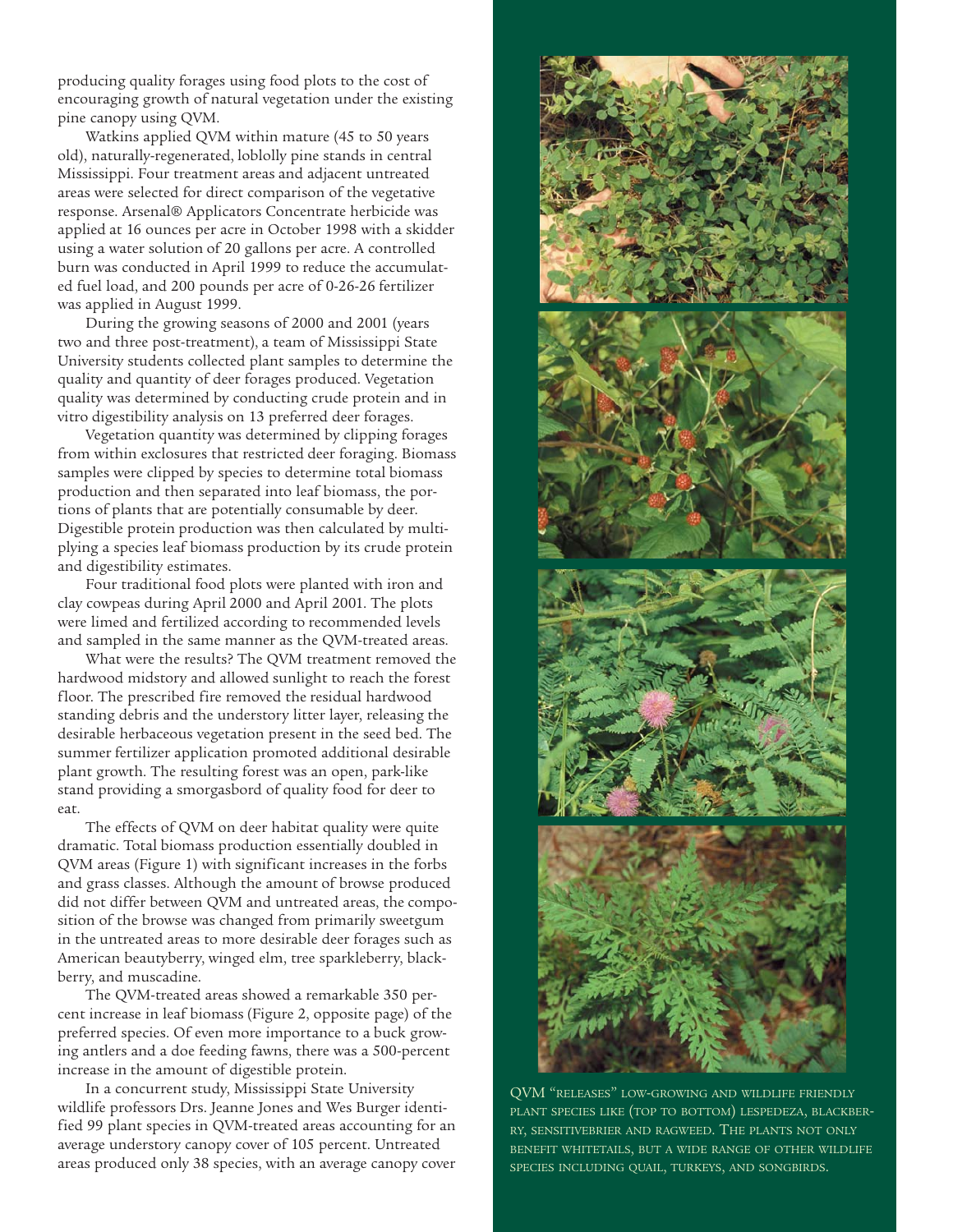## **WHY QVM?**



*Why should hunters and managers work so hard to improve the habitat of their hunting property? Not only is it our duty as good stewards, but it can greatly improve the hunting opportunities available to hunters.* 

*Amelia Watkins, 24, shares the story of a nice buck harvested in a QVM area in Mississippi.* 

#### **By Amelia Watkins**

Today was about to turn into one of my best deer hunts ever. It was late into the hunting season and any nervousness that I might have felt during my first deer hunt that year had completely left me. It was Friday and I had a take-home test due by 5 p.m. that afternoon, which, of course, I turned in early so that I could get out in the woods as soon as possible. Spending a Friday afternoon in the woods with my dad and my gun waiting on big bucks is the perfect way to start a weekend.

The cold clear weather was great. Our stand was at the edge of "The Sawdust Pile Field" straight across from a lane leading into the woods. My dad told me to watch the lane because the deer would be walking down the lane into the field to feed. As soon as we got on the stand a small 6-point was already standing in the lane feeding. As the day went on two fawns came out to play, a doe, and around 15 gobblers made their way through the field. Then the buck I had been waiting on stepped out. He was a mature 8-point with a heavy rack. Luckily, I was able to watch him walk around and feed for about half an hour, passing up a couple of broadside shots since he seemed comfortable in the field and continued to walk closer to the stand.

Then the buck stopped again broadside about 100 yards from my stand. I had been watching him through my scope, and then decided to take the shot. The 8-point ran to the edge of the field and dropped. This buck turned out to be the biggest and oldest buck I have ever killed. The hunt was over, and it had been great to share the entire experience with my dad.

of 44 percent. The more species of plants available to deer, the more capable they are of consuming a high-quality diet that supports proper antler growth and fawn production.

The areas treated with QVM essentially became natural, high-quality food plots. Nothing was planted in these areas  $-$  it's all natural vegetation that had been in the seed bed waiting for favorable conditions for germination. All we did was create the right growing conditions and the seed bed and sunlight did the rest.

Deer nutritional carrying capacity in the QVM-treated areas increased dramatically due to the increase in biomass of high-quality forages. These estimates of nutritional carrying capacity are not meant to be used as absolute values, but can be used to compare relative effects of habitat treatments. Specific results may vary with the age of the stand and soil type. We assumed a deer needed three pounds of forage per day (dry weight) and an average diet quality of 12 percent, which is the protein requirement for adult body maintenance. The average nutritional carrying capacity for the QVMtreated areas was 109 deer days per acre and only three deer days per acre for the untreated areas. We used a 12-percent protein diet for the purposes of comparing the treatment effects. If we had calculated carrying capacity using a more ideal 16 percent protein level, there would have been zero days of foraging potential in the untreated areas.

Cowpea food plots also produced well over the two years of the study, averaging 485 pounds per acre of leaf biomass and 98 pounds per acre of digestible protein. Although the cowpea production results are greater than the QVM areas, does that mean that food plots are the best management alternative in poor-quality habitats? Not necessarily.

The real value of QVM becomes clearer when considering cost efficiency. A licensed applicator applying Arsenal® via skidder will charge about \$70 per acre, a prescribed fire will cost around \$10 per acre, and fertilization costs around \$25 per acre. The exact costs may vary somewhat, for instance, if you conduct the burn yourself or contract it through your local forestry commission. We recommend conducting a prescribed fire again in five years to control any additional woody invaders and to stimulate fresh forage production. Thus, the total 10-year cost of the QVM treatment was \$115 per acre. A cowpea food plot costs about \$106 per acre, per year.

Although initially expensive, one important aspect of QVM is that it is a one-time cost with effects that can last for 10 or more years. The cost of establishing a cowpea food plot is incurred every year the food plot is planted. Based on our productivity estimates, the average annual cost of producing digestible protein over a 10-year economic planning horizon was \$0.38 per pound for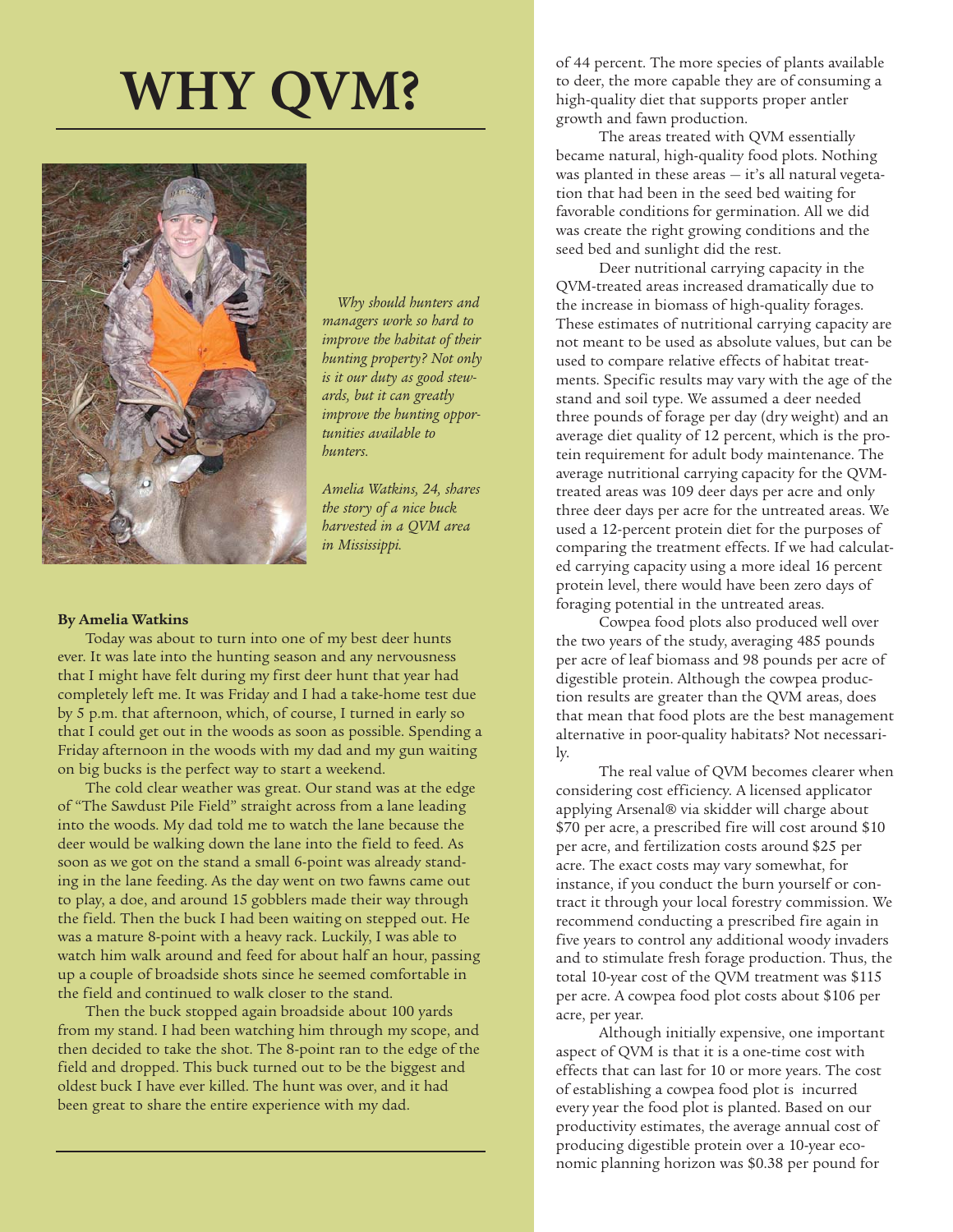Pounds per Acre Pounds per Acre Mississippi State University 200 forestry research has shown that mature pine trees can increase 150

**BEYOND DEER FOOD** The benefits of QVM range far beyond simple economics and the increased production of qual-

ity deer forages. QVM also can be considered a timber stand improvement practice because it releases the overstory pine trees. their radial growth rate by as much as six percent after receiv-

the cost of the QVM approach.

ing treatments similar to QVM. If this trend continues, and assuming quality sawtimber, the volume increase and associated economic return at harvest could easily allow the landowner to recover the QVM investment cost.

Because QVM eliminates hardwood stems that normally remain after a timber harvest, it can also assist site preparation for a future timber rotation. In addition, QVM users

rearing habitats.

. . . . .

. . . . . .

QVM Untreated

-------

50

100

250

300

350

400

**Leaf Biomass per Acre**

..............................

-------------------------

The benefit of QVM to hunters can be dramatic as well. Deer in these native vegetation food plots can often be seen

**Figure 2.**

**Beautyberry** 

Beggar Lice

**Blackberry** 

Winged Elm

Muscadine

Other (7 spp.)

stand.

Deer are not the only wildlife that can benefit from QVM practices. Burger and Jones reported that QVM-treated areas experienced an increase in total bird species, including early successional birds such as the Bachman's sparrow — a species of concern in the Southeast due to their population decline from loss of open pine habitats. Game birds such as bobwhite quail and turkey can also flourish in QVM-treated pine stands because such areas create the annual grasses and forbs required for good nesting and brood-

QVM and \$1.09 per pound for cowpea food plots. The bottom line is that the cost of maintaining food plots is nearly three times more expensive than

may receive more accurate timber pricing bids because foresters can more easily navigate within a QVM-treated